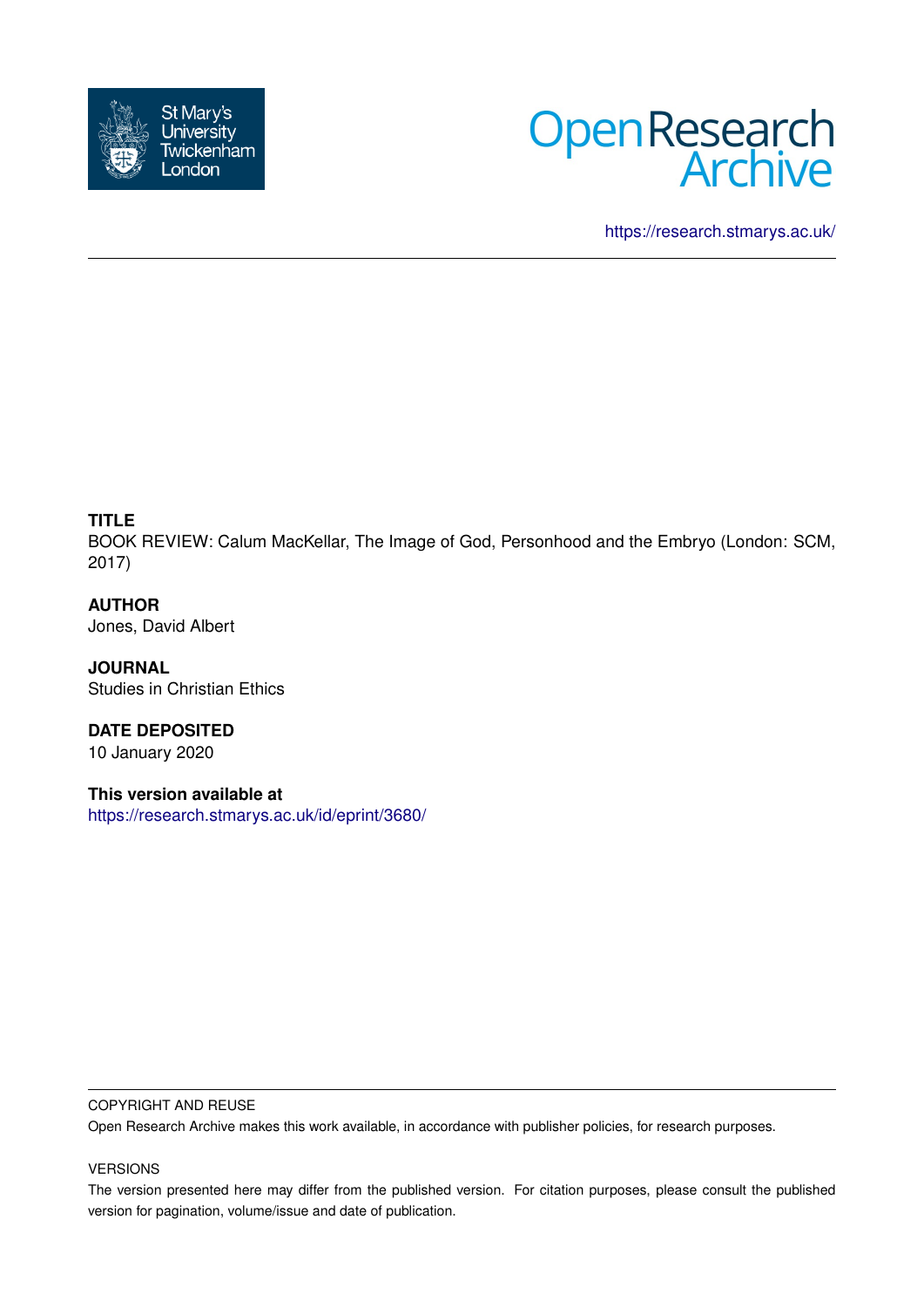## **Calum MacKellar,** *The Image of God, Personhood and the Embryo*

(London: SCM, 2017). xii + 270 pp. £35.00. ISBN 978-0-334-05521-1 (pbk)

Reviewed by David Albert Jones, the Anscombe Bioethics Centre, Oxford, UK [director@bioethics.org.uk](mailto:director@bioethics.org.uk) 

If someone believes that all human beings are made in the image and likeness of God (Genesis 1.26-27), what should he or she think about embryonic human beings? Is the image of God also reflected in the human embryo? And if so, what follows?

In bringing together the themes of the 'image of God' and the human embryo this book makes an important contribution to contemporary Christian reflection on bioethics. However, this juxtaposition is not novel. Indeed, it was an ancient way of framing the issue.

The book contains an extended discussion of the Septuagint translation of Exodus 21:22-25, a passage that concerns an assault on a pregnant woman (pp. 15-21). The Septuagint, drawing on Greek categories, introduces a distinction between the 'formed' and the 'unformed' child in the womb. As Calum MacKellar notes, this distinction was to enter the Latin Christian tradition through the Old Latin translation of the Bible and through sermons and commentaries by theologians such as Augustine of Hippo.

What MacKellar neglects to mention, though it would have strengthened the main narrative frame of his book, is that the word used in the Septuagint is not derived from the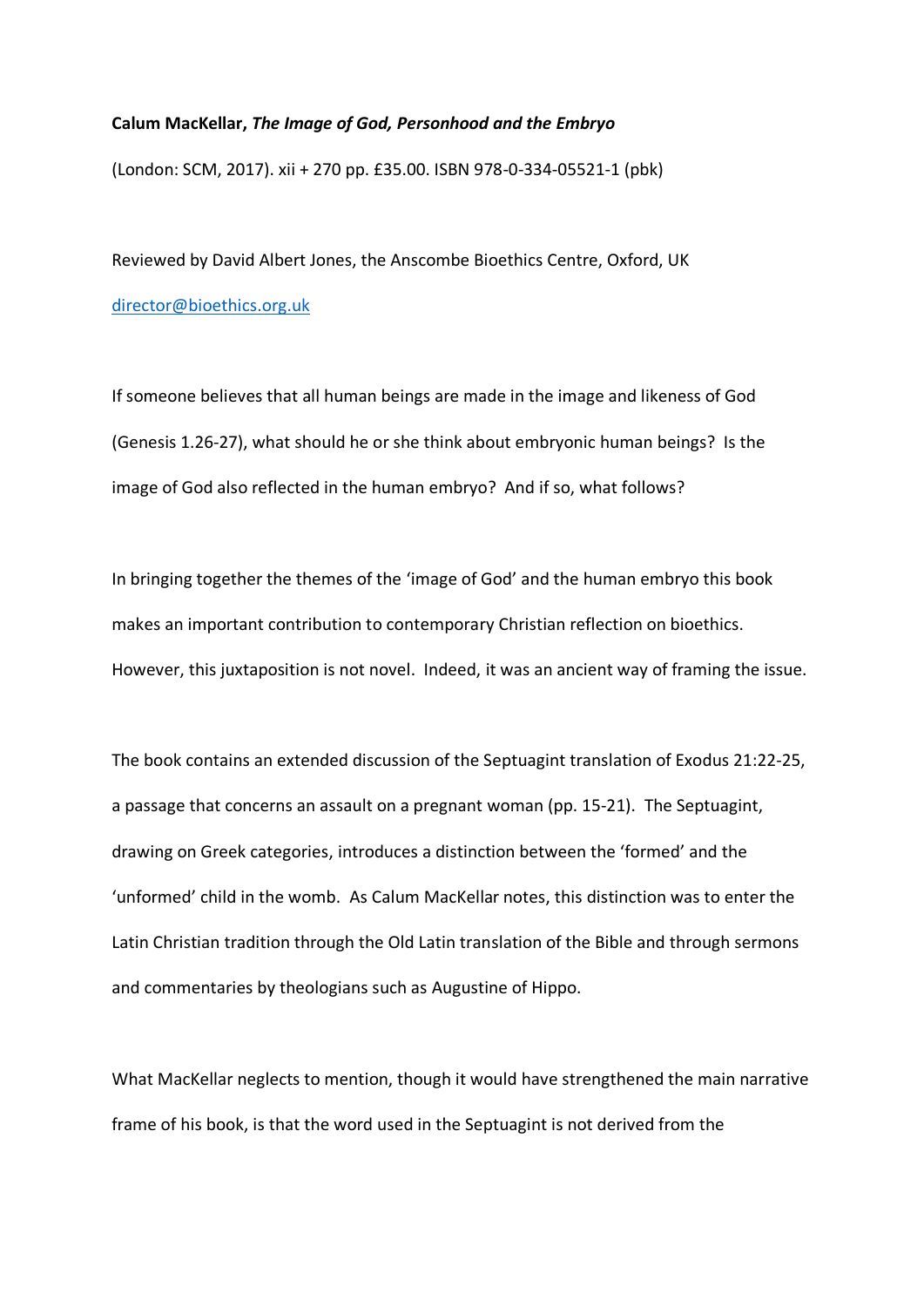Aristotelian terms 'form' (*morphe*) or 'species' (*eidos*) but from the Scriptural term 'image' (*eikon*). The 'formed' child is a 'being in the image' (*exeikonismenon*).

The use of a word derived from 'image' evokes the story of the creation of human beings in the image of God (Genesis 1:26-27), and perhaps also the begetting of Seth according the image of the first human being, Adam (Genesis 5:3). It also echoes the injunction given to Noah that 'Whoever sheds the blood of a human being, by a human being shall his blood be shed, for God made human beings in his own image' (Genesis 9:6). In the Septuagint of Exodus, it is only the child who is 'in the image' whose death is to be punished 'life for life'.

The theme of being 'in the image' is absent from the Hebrew text of Exodus 21, but a connection between the image of God and the status of the embryo is made in the Talmud in its interpretation of Genesis 9:6. According to this reading, the prepositional phrase '*baadam*' denotes not '*by* a human being' but '*in* a human being'. The verse therefore is: 'Whoever sheds the blood of a human being in a human being, his blood shall be shed, for God made human beings in his own image'. MacKellar alludes to this reading (p. 17) but not its source, and again fails to draw out the significance. The verse in Genesis which links the image of God with the protection of human life is, according to the Talmud, specifically concerned with the protection of *unborn* human life.

Both the Septuagint (with its formed/unformed distinction) and the Talmud (without any such distinction) thus make a link between the presence of the 'image [of God]' and the moral status of the human life in the womb. However, this link was lost in the Old Latin translation of Exodus which, while preserving the Septuagint formed/unformed distinction,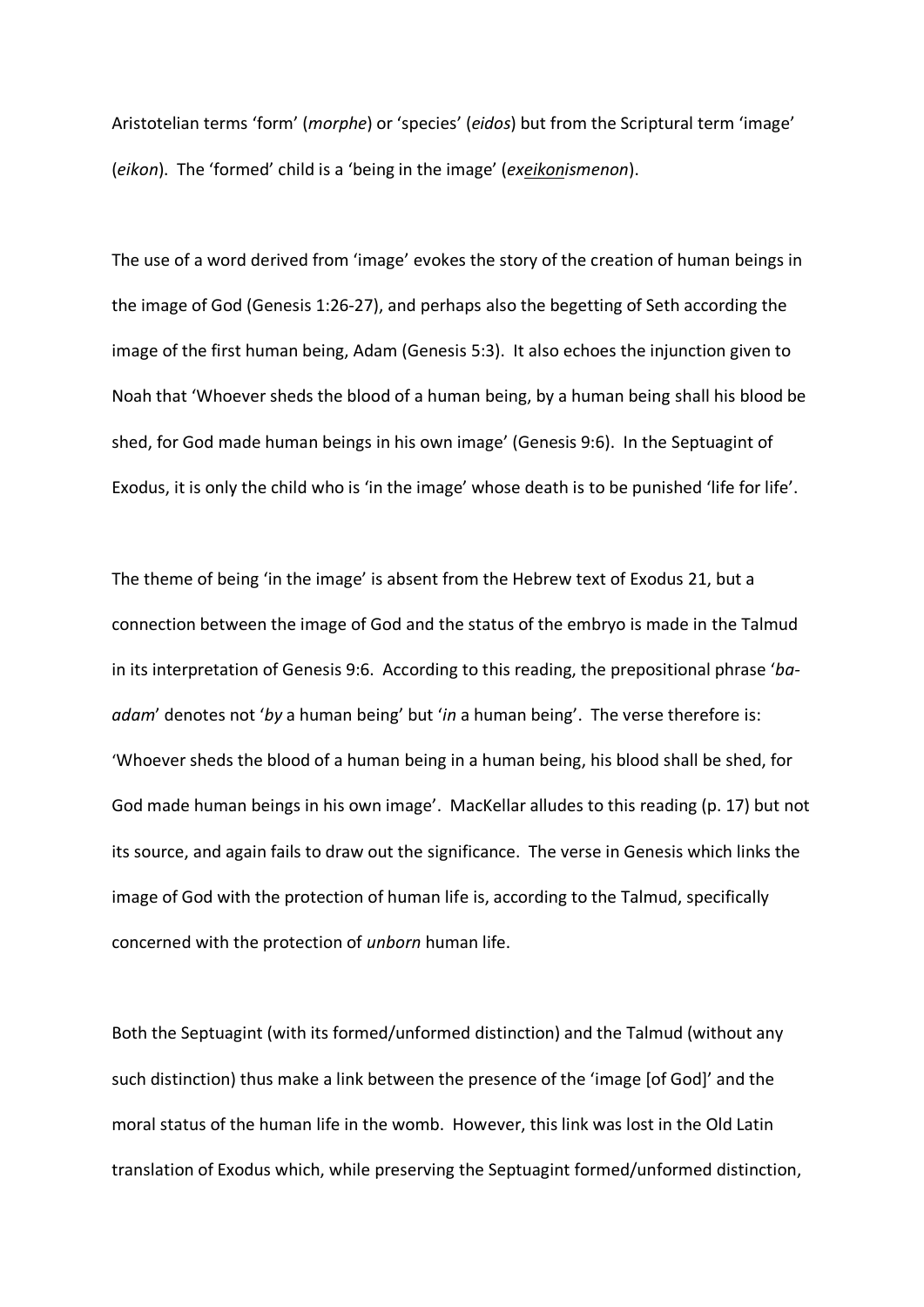did not maintain the allusion to 'image'. In the Greek East, the link was effectively marginalised by the influence of Basil the Great who stated that it was not significant whether the child was 'formed' (*ekmemorphomenou*) or was 'not in the image' (*anexeikonistou*). In Judaism, the interpretation of Genesis 9:6 was of limited significance for it was a Noahide law, binding on gentiles, but not the law on abortion to be followed by Jews. Discussion of the status of unborn life in relation to the 'image of God' thus fell into neglect for many centuries. Nevertheless, it was an ancient way to frame the issue, and in exploring it at length, MacKellar is retrieving and developing an idea that has always been present in the Judaeo-Christian tradition but lying dormant, as it were.

Contemporary bioethical discussion of the moral status of human beings begins, and sometimes ends, with the concept of 'personhood'. This is presented as a secular concept and one susceptible of a clear definition, typically drawn from the philosopher John Locke. There is an irony here for, notwithstanding the importance of the 'law of persons' within Roman law, discussion of the essence of a human being by reference to the term 'person' is to a large extent a Christian innovation. For more than a millennium, discussion of human beings as 'persons' typically began with the definition provided by Boethius in the sixth century: a person is 'an individual substance of a rational nature'. Boethius was a philosopher, but it is noteworthy that this definition comes from his book *On the Two Natures of Christ*.

The title of MacKellar's book brings together religious ('image of God') and secular ('personhood') terminology in relation to the human embryo. He also explores contemporary scientific understanding of the human embryo and brings this into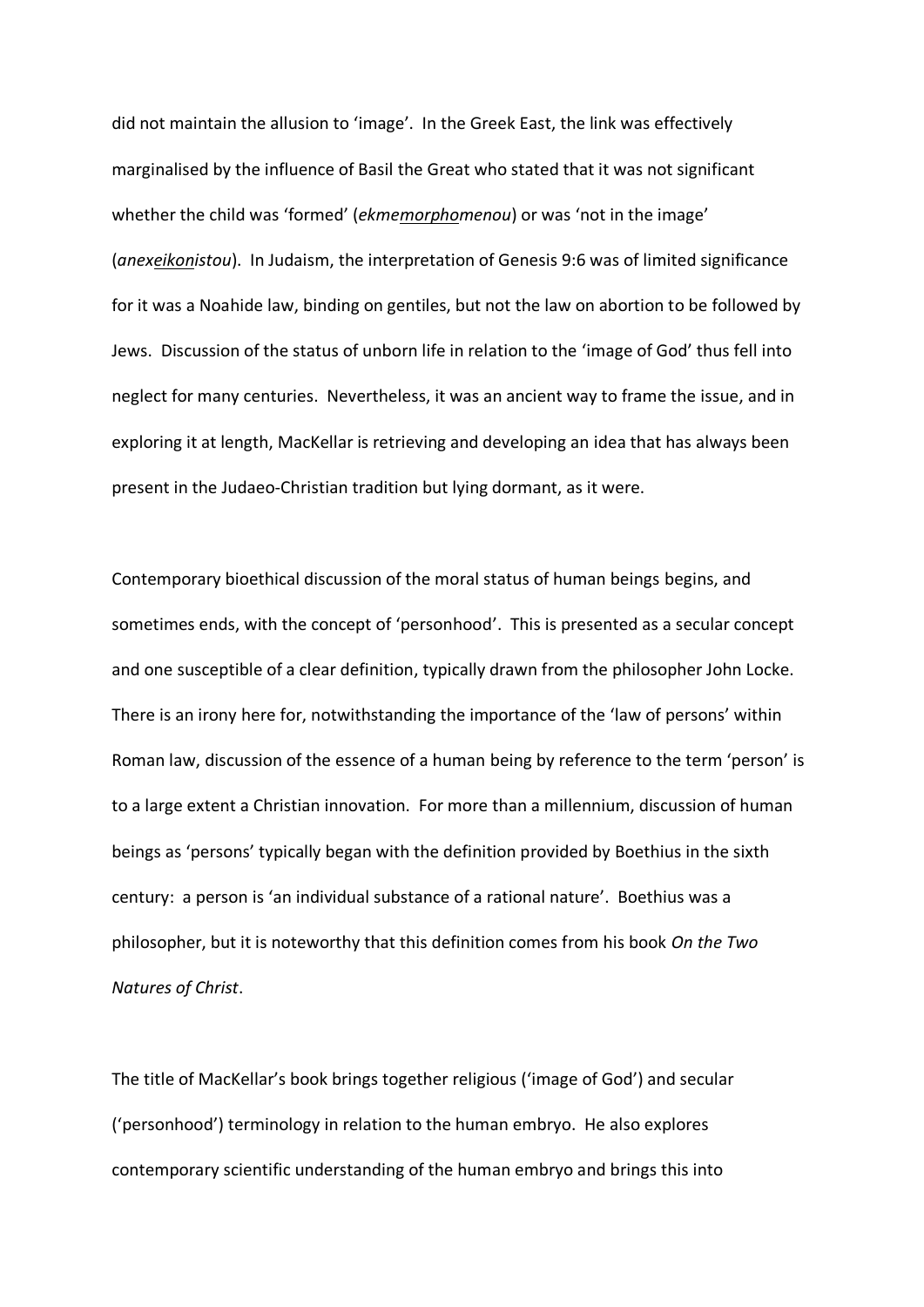conversation with theology and philosophy. The book is addressed to those who accept the message of the Gospel and wish to consider what further light Christian revelation sheds on the human embryo as envisioned by contemporary science. Such an enquiry requires knowledge not only of theology but also of biomedicine and public policy and requires a guide who is able to negotiate this interdisciplinary terrain.

MacKellar is such a guide. He began his academic career as a bench scientist, working in biochemistry and genetics. This included postdoctoral research in Edinburgh on synthesising genetic antivirals against HIV. He later worked for the Bioethics Division of the Council of Europe before returning to Scotland as the director of research for the Scottish Council on Human Bioethics. The Council of Europe and the Scottish Council on Human Bioethics are broad-based secular organisations, not specifically religious but nevertheless attentive to the range of views within society. Mackellar also brings knowledge of the theological debate over these issues within the Church of Scotland, a Church of which he was an elder from 1998. He was a member of its Church and Society Council when that body considered the ethics of experimentation on human embryos.

The theological approach taken in the book is thus distinctively Scottish and is strongly influenced by the Reformed theologian Thomas F. Torrance. Nevertheless, the approach is genuinely ecumenical in spirit, drawing on Anglican theologians such as Oliver O'Donovan and on Greek Orthodox and Roman Catholic theologians, including 'Saint[!] John Paul II' (pp. 92, 269).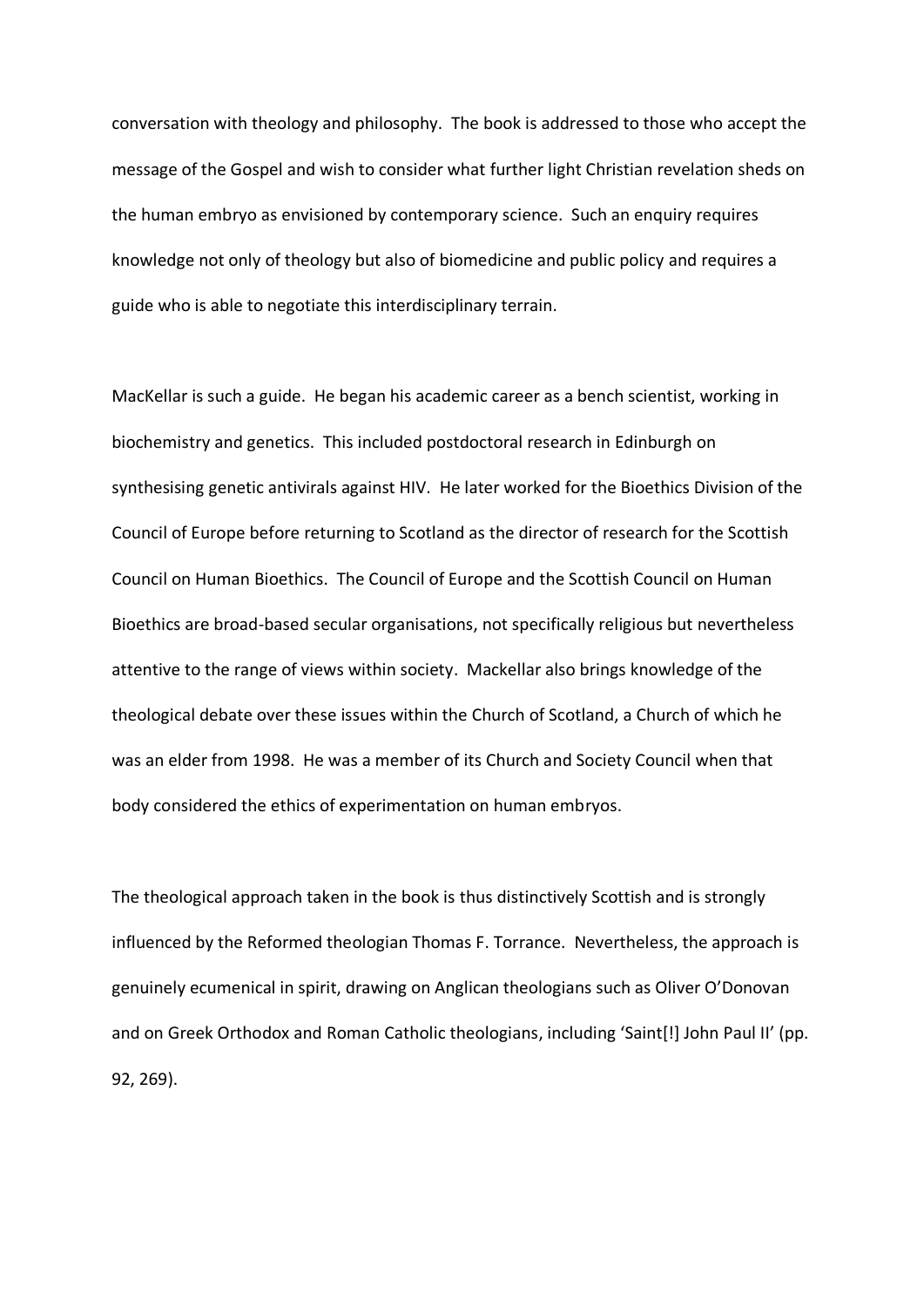The combination of different disciplines poses a challenge and MacKellar elects for 'repetition of some of the information being presented' (p. x) as this is discussed in relation to different themes and ideas. The text also includes extensive direct quotation. This is a conscious policy undertaken 'in order to do justice to the very careful wording of the authors being mentioned' (p. xi). Nevertheless, both features place a burden on the reader. The text also suffers from the lack of a final bibliography and of a Scripture index. Given the complex and somewhat repetitive structure it is not easy to return to passages. This is unfortunate as many passages merit a second or a third reading.

The book is divided into two parts, the first presenting a brief sketch of the history of reflection on the moral status of the embryo (chapter 1), followed by a summary of Christian theological views on the image of God (chapter 2) and on personhood (chapter 3).

The second part is divided into five chapters, but among these there is a clear distinction between the first two, on the embryo in relation to creation and to the incarnation, and the next three, on substantive, relational and functional aspects of the embryo. It would have clearer had the book been divided into three parts, with part II consisting of chapters 4 and 5 and part III chapters 6, 7 and 8. After a helpfully concise conclusion the book also includes a useful appendix on the moral status of new kinds of embryos and embryo-like entities.

Chapters 4 and 5, on creation and incarnation are the richest, theologically speaking, and, for this reader, the high point was the discussion of Torrance's reflections on the human embryo and the incarnation (pp. 134-139). If I were to recommend a short passage from this book for a student of moral theology, it would be these pages. Torrance enjoined that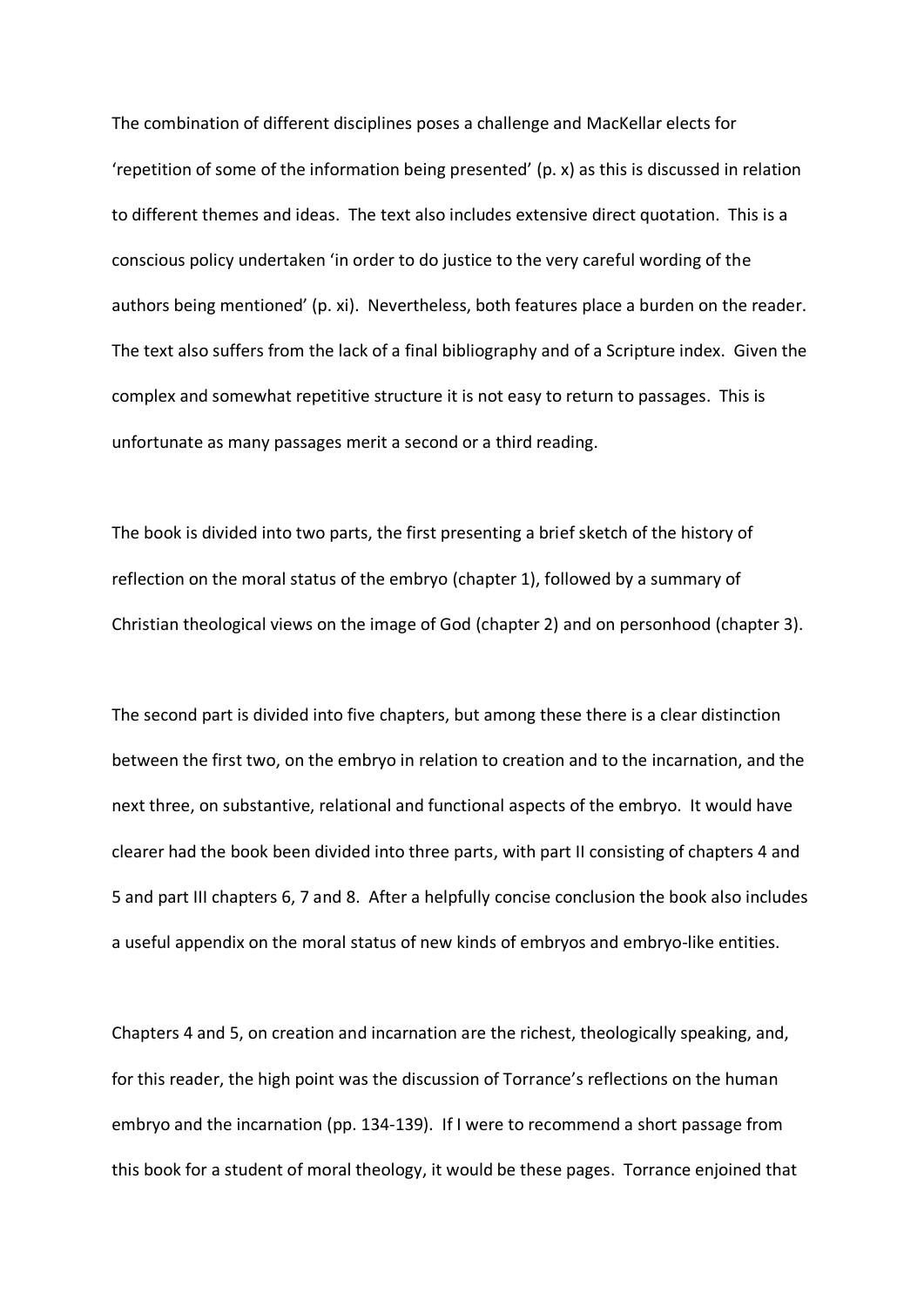to understand the human embryo we must go 'to him who became a holy embryo in the Virgin's womb and was born of her to be the Saviour of the world' (p. 135) for 'in becoming a human being for us, he also became an embryo for the sake of all embryos' (p. 136).

In contrast, the book's first three chapters contain little that is original in the presentation or analysis of their material. Nevertheless, they prepare the ground for the last three chapters, on the substantive, relational and functional aspects of the embryo. The earlier discussion of the human person as an individual substance prepares the ground for an understanding of the embryo as 'substantive', that is, as an individual living being. Similarly, the discussions of relationality in the accounts both of the image of God and of the human person prepare the ground for an understanding of the human embryo 'in relation' to his or her parents, to the human community, and to God. Finally, the oft-rehearsed criticisms of some accounts of the image of God in human beings that restrict this 'image' to the rational powers or faculties of the soul find a direct parallel in merely 'functional' accounts of the status of the human embryo. The rational powers of the human being which develop over time must, rather, be seen in the context of a prior substantive and relational understanding of the human being.

This last point is perhaps the most original contribution of the book, showing how the critique of a narrow rational-faculties conception of the 'image of God' applies equally to a narrow function-based understanding of the status of the human embryo. In the words of Colin Gunton, to be in the image of God 'is not, therefore, to have some timeless quality like reason, or anything else, but to exist in a directedness, between our coming from nothing and our being brought through Christ before the throne of the father' (quoted on p. 46).